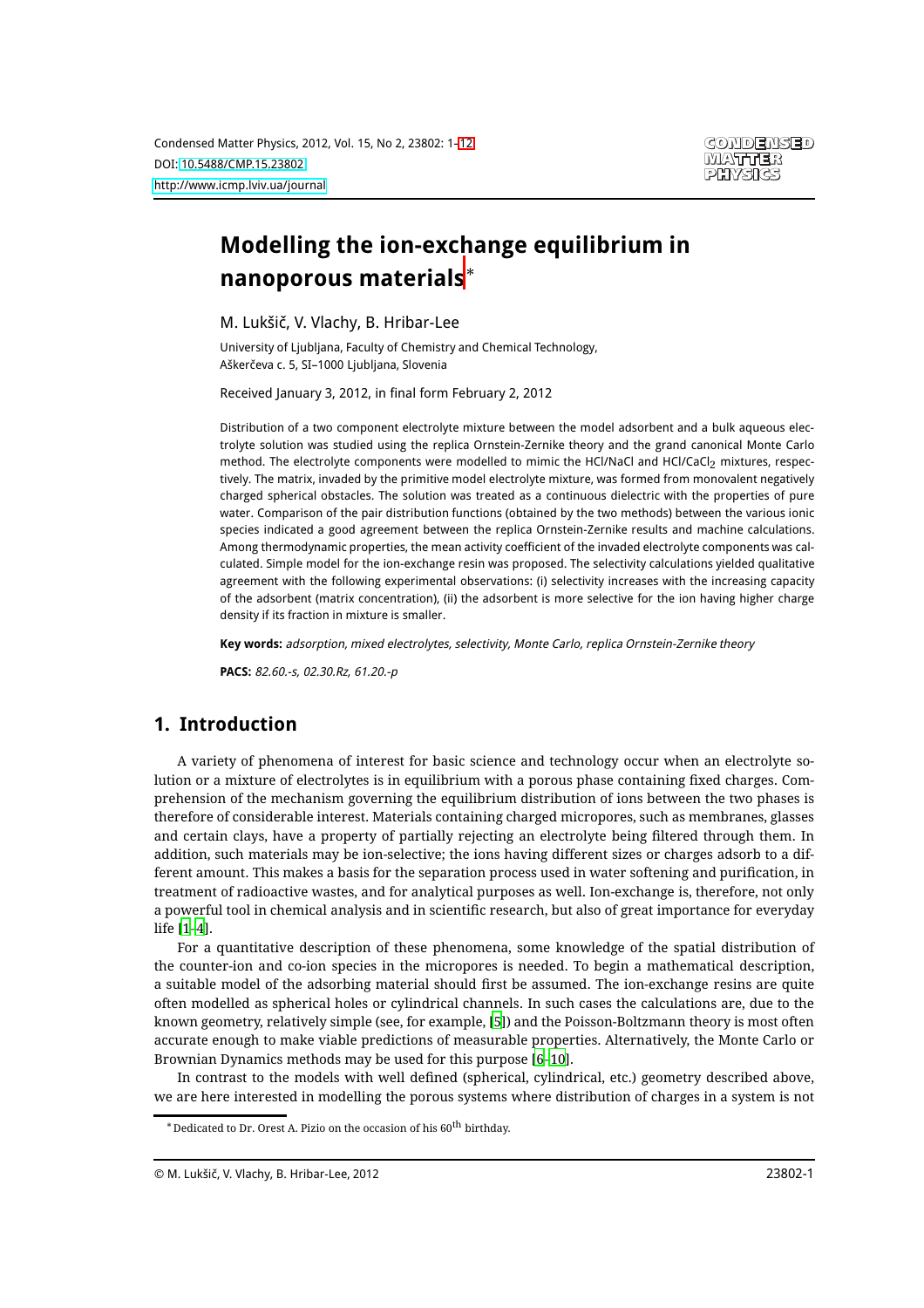governed by a simple geometry. The porous material (matrix) is pictured as a set of charged obstacles. Distribution of the obstacles is obtained by a certain recipe (see, for example, [\[9,](#page-10-6) [11](#page-10-7)]). Inhomogeneity that causes the field in which mobile ions are distributed is given on a molecular level. Such a model is a representative of a quenched-annealed systems which have been more extensively studied only in the last 25 years. The progress in this area of research is documented in several review papers [\[12](#page-10-8)[–15](#page-10-9)].

The pioneering contributions to the science of partly quenched systems are due to Madden, Glandt and coworkers [\[16](#page-10-10)[–19\]](#page-10-11), Given and Stell [\[20](#page-10-12)[–23\]](#page-10-13), Rosinberg [\[24\]](#page-10-14), Bratko and Chakraborty [\[25,](#page-10-15) [26](#page-10-16)], Chandler and coworkers [\[27](#page-10-17), [28\]](#page-10-18), Kaminsky and Monson [\[29](#page-10-19), [30](#page-10-20)], Holovko and coworkers [\[31,](#page-10-21) [32\]](#page-10-22), to mention only the most visible contributors. In references [\[16](#page-10-10), [17](#page-10-23)] and [\[20](#page-10-12)[–23](#page-10-13)] the replica Ornstein-Zernike theory was proposed to calculate the thermodynamic properties and spatial distribution of particles in partly quenched systems with short-range forces.

Following these pioneering studies, Pizio and coworkers [\[33\]](#page-11-0) succeeded in extending the replica theory to the systems with Coulomb interactions. In a series of papers [\[34](#page-11-1)[–39\]](#page-11-2) the quenched system was modelled as a set of charged obstacles containing positive and negative charges so that the matrix subsystem (the set of obstacles) was electroneutral. The other electroneutral subsystem, that is electrolyte solution, was assumed to occupy the void space in-between the obstacles, i.e., to invade the matrix. To calculate the thermodynamic properties and spatial distribution between the quenched and annealed particles the replica Ornstein-Zernike (ROZ) integral equations were applied. In addition, an expression was derived [\[38\]](#page-11-3) for the mean activity coefficient valid within the replica hypernetted-chain approximation. The canonical and grand canonical Monte Carlo method was used to verify the theoretical approximations inherent to the replica theories. Very good agreement between the theory and simulations was obtained for both, thermodynamic parameters and for the pair distribution functions (see, for example, [\[37](#page-11-4)[–39](#page-11-2)]). More recently, good agreement was confirmed by the independent Brownian Dynamics simulations based on the same model [\[9\]](#page-10-6).

In the last years, the model for a quenched system was modified to allow studying the ion-exchange phenomena. The model proposed in references [\[11](#page-10-7), [40,](#page-11-5) [41\]](#page-11-6) differs from the one presented above in one important aspect. We assume again that the distribution of charged obstacles corresponds to an equilibrium distribution of ions in an electrolyte solution under conditions given by the temperature and the dielectric constant before quenching. However, in contrast to the previous studies, we assume that only anions are quenched and the cations are allowed to equilibrate (anneal). We also assume that the model system is in thermodynamic equilibrium with an external electrolyte solution, which penetrates into the matrix. A similar model, but for a somewhat simpler system, was previously studied by Pastore et al. [\[42\]](#page-11-7). The model was recently studied by the grand canonical Monte Carlo method [\[11,](#page-10-7) [40\]](#page-11-5) as well as the Brownian Dynamics approach [\[10](#page-10-5)]. The simulations indicate that the ROZ theory in the hypernetted-chain approximation, adapted to this model in [\[11\]](#page-10-7), yields very good agreement with computer simulations.

In the present article, we extend the approach of the previous studies [\[11,](#page-10-7) [40](#page-11-5)] to the investigation of the ion-selectivity effect in the matrix representing a charged nanoporous system. The system of quenched obstacles formed from the primitive model ions is negatively charged. Within this system (matrix) the annealed ions are distributed; an excess of cations is present to maintain the electroneutrality condition. In equilibrium, the concentration of the invading electrolyte is determined by the properties of the bulk solution of the same chemical composition. Such a system can represent a crude model of the ion-exchange resin. The distribution of ionic species within the matrix is calculated by the ROZ integral equations and in several cases also by the grand canonical Monte Carlo (GCMC) method. For a certain composition of the external electrolyte, a different equilibrium composition of the internal electrolyte solution is established, favouring the ionic species, which interact stronger with the matrix particles. Structural, as well as the thermodynamic properties are calculated, such as the mean activity or Donnan exclusion coefficients, varying the composition of an external electrolyte. The ion-exchange isotherms, reflecting the ion selectivity in HCl/NaCl and HCl/CaCl<sub>2</sub> mixtures, are presented as functions of the model parameters.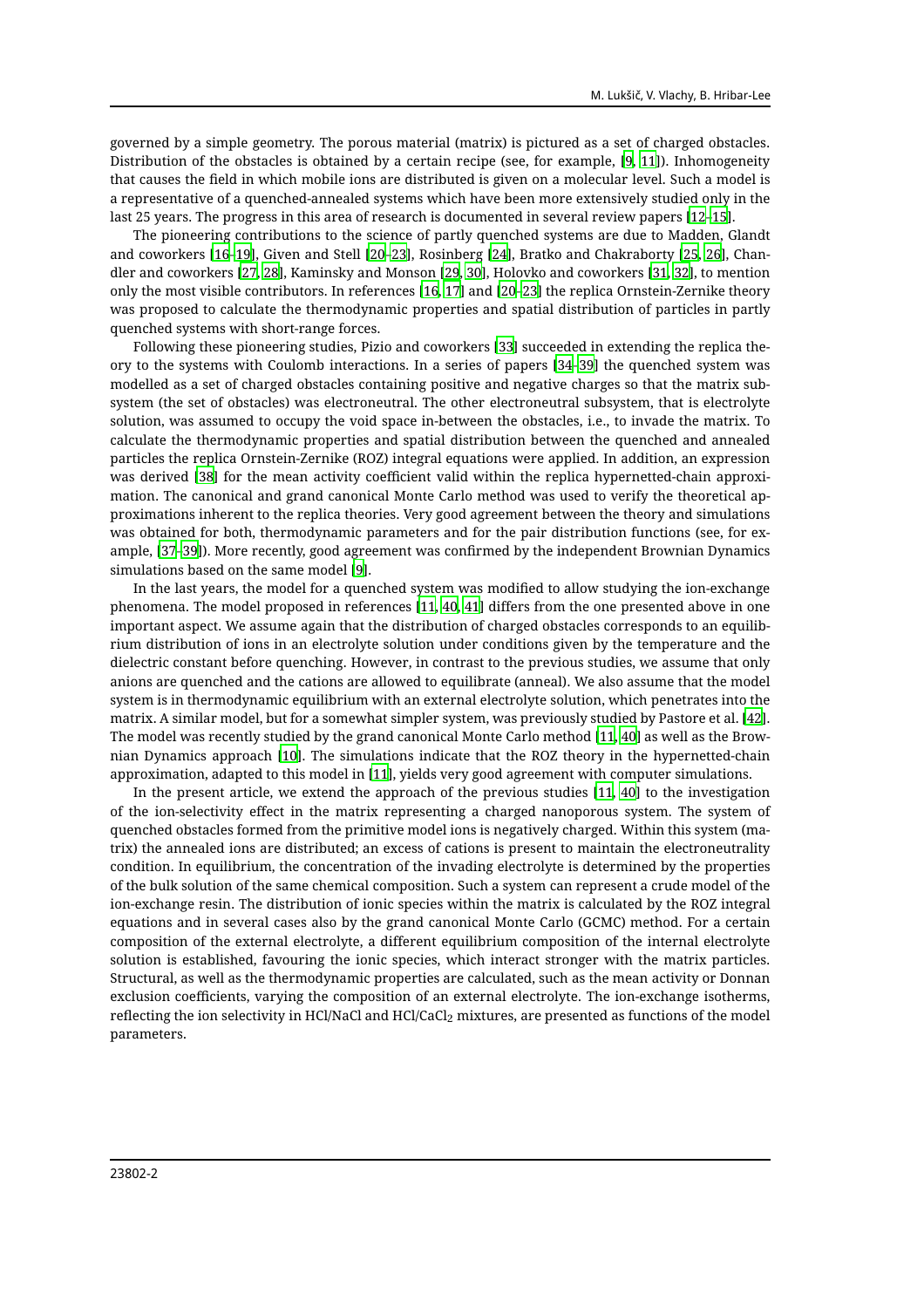## **2. The model and theoretical methods**

To model an ion-exchange phenomenon, a quenched-annealed system composed of two subsystems was considered. The quenched negatively charged ionic obstacles represented the matrix subsystem, while the annealed subsystem was a mixture of two primitive model electrolytes with the addition of cations needed to compensate the negative charge of the matrix. It was assumed that the matrix remained insensitive to the presence of the annealed fluid, i.e., its structure did not change upon the introduction of the annealed phase. The solvent was treated as a structureless continuum (McMillan-Mayer level of description) characterized by the dielectric constant of pure water under the conditions of the study. Throughout the paper, indices 0 and 1 designate the matrix and the annealed subsystems, respectively.

The matrix phase was prepared in the following way: the  $+1:-1$  restricted primitive model electrolyte, with the diameters of ions  $\sigma_+^0=\sigma_-^0=$  4.25 Å, was quenched at a certain temperature  $T_0$ , where the dielectric constant of the medium was *ε*0. The structure of the matrix was considered to represent one of the equilibrium structures, corresponding to a given set of conditions (concentration, temperature, relative permittivity), and governed by the Coulomb pair interaction potential

<span id="page-2-0"></span>
$$
\beta_0 U_{ij}^{00} = \begin{cases}\n\infty, & r < (\sigma_i^0 + \sigma_j^0)/2, \\
z_i^0 z_j^0 \lambda_{B,0}/r, & r \geq (\sigma_i^0 + \sigma_j^0)/2.\n\end{cases}
$$
\n(2.1)

In equation [\(2.1\)](#page-2-0),  $z_i^0$  ( $z_j^0$ ) is the charge of the ion *i* (*j*), equal to +1 or −1,  $\lambda_{\rm B,0} = e_0^2/(4\pi\varepsilon_v \varepsilon_0 k_{\rm B} T_0)$  is the Bjerrum length ( $e_0$  denotes the unit charge,  $\varepsilon_\nu$  the permittivity of vacuum, and  $k_\text{B}$  the Boltzmann constant), *r* designates the distance between the centres of ions *i* and *j*, and  $\beta_0 = 1/(k_B T_0)$ . In the final stage of the matrix preparation, the cations were disregarded, so that the quenched phase consisted only of a spatially fixed arrangement of negatively charged ( $z_-^0 = -1$ ) particles. Conditions of the matrix preparation corresponded to  $\lambda_{B,0} = 7.14$  Å (water solution at 298 K), and ion concentrations  $c_0 = 0.1, 0.5, 1.0,$  and  $2.0 \text{ mol dm}^{-3}$ .

The annealed subsystem was modelled as a mixture of two  $+1:-1$  electrolytes, or a mixture of a  $+1$  : −1 and +2 : −1 electrolyte having a common anion. An additional number of univalent cations (common to cations of one of the electrolytes in the mixture), was present to neutralize the overall negative charge of the matrix. The diameters of the +1 ions were  $\sigma^1_+=5.04$  Å (model for hydrogen ions, H<sup>+</sup>) or  $\sigma^1_+=3.87$  Å (model for sodium ions, Na<sup>+</sup>), of the +2 ions  $\sigma_+^1$  = 7.03 Å (model for calcium ions, Ca<sup>2+</sup>), and of the −1 ions  $\sigma_-^1$  = 3.63 Å (model for chloride ions, Cl<sup>−</sup>). Models of HCl and NaCl, or HCl and CaCl<sub>2</sub> mixtures were, therefore, considered. Cations compensating the matrix charge were taken to be  $H^+$ , mimicking in this way a  $H^+$ -ion-exchange resins. The system was considered to thermally equilibrate under the conditions of  $T_1$  and  $\varepsilon_1$ , with the pair potential for a  $0-1$  interaction being equal to

<span id="page-2-1"></span>
$$
\beta_1 U_{-i}^{01} = \begin{cases}\n\infty, & r < (\sigma_-^0 + \sigma_i^1)/2, \\
z_-^0 z_i^1 \lambda_{B,1}/r, & r \ge (\sigma_-^0 + \sigma_i^1)/2,\n\end{cases}
$$
\n(2.2)

and for a 1−1 interaction

<span id="page-2-2"></span>
$$
\beta_1 U_{ij}^{11} = \begin{cases}\n\infty, & r < (\sigma_i^1 + \sigma_j^1)/2, \\
z_i^1 z_j^1 \lambda_{B,1}/r, & r \ge (\sigma_i^1 + \sigma_j^1)/2.\n\end{cases}
$$
\n(2.3)

In equations [\(2.2\)](#page-2-1) and [\(2.3\)](#page-2-2),  $\lambda_{\rm B,1}=e_0^2/(4\pi\varepsilon_v\varepsilon_1 k_{\rm B}T_1)$  is the Bjerrum length for the annealed solution, and  $\beta_1 = 1/(k_B T_1)$ . Although the conditions for the preparation of the quenched phase can differ from the conditions of observation, we assumed them to be equal in this study, i.e.  $\lambda_{\text{B},1} = \lambda_{\text{B},0} = 7.14$  Å.

#### **2.1. The replica Ornstein-Zernike integral equation theory**

A case of adsorption of a single electrolyte within the charged matrix was considered by our group several years ago [\[11\]](#page-10-7). Here, we extend the theoretical description to the study of mixtures of electrolytes with a common ion.

In order to define the spatial distribution of matrix ions we first need to obtain the structure for a +1 : −1 electrolyte. This is obtained by solving a set of Ornstein-Zernike (OZ) equations in the form

<span id="page-2-3"></span>
$$
\begin{bmatrix} h_{++}^{00} & h_{+-}^{00} \\ h_{-+}^{00} & h_{--}^{00} \end{bmatrix} = \begin{bmatrix} c_{++}^{00} & c_{+-}^{00} \\ c_{-+}^{00} & c_{--}^{00} \end{bmatrix} + \begin{bmatrix} c_{++}^{00} & c_{+-}^{00} \\ c_{-+}^{00} & c_{--}^{00} \end{bmatrix} \otimes \begin{bmatrix} \rho_{+}^{0} & 0 \\ 0 & \rho_{-}^{0} \end{bmatrix} \cdot \begin{bmatrix} h_{++}^{00} & h_{+-}^{00} \\ h_{-+}^{00} & h_{--}^{00} \end{bmatrix},
$$
(2.4)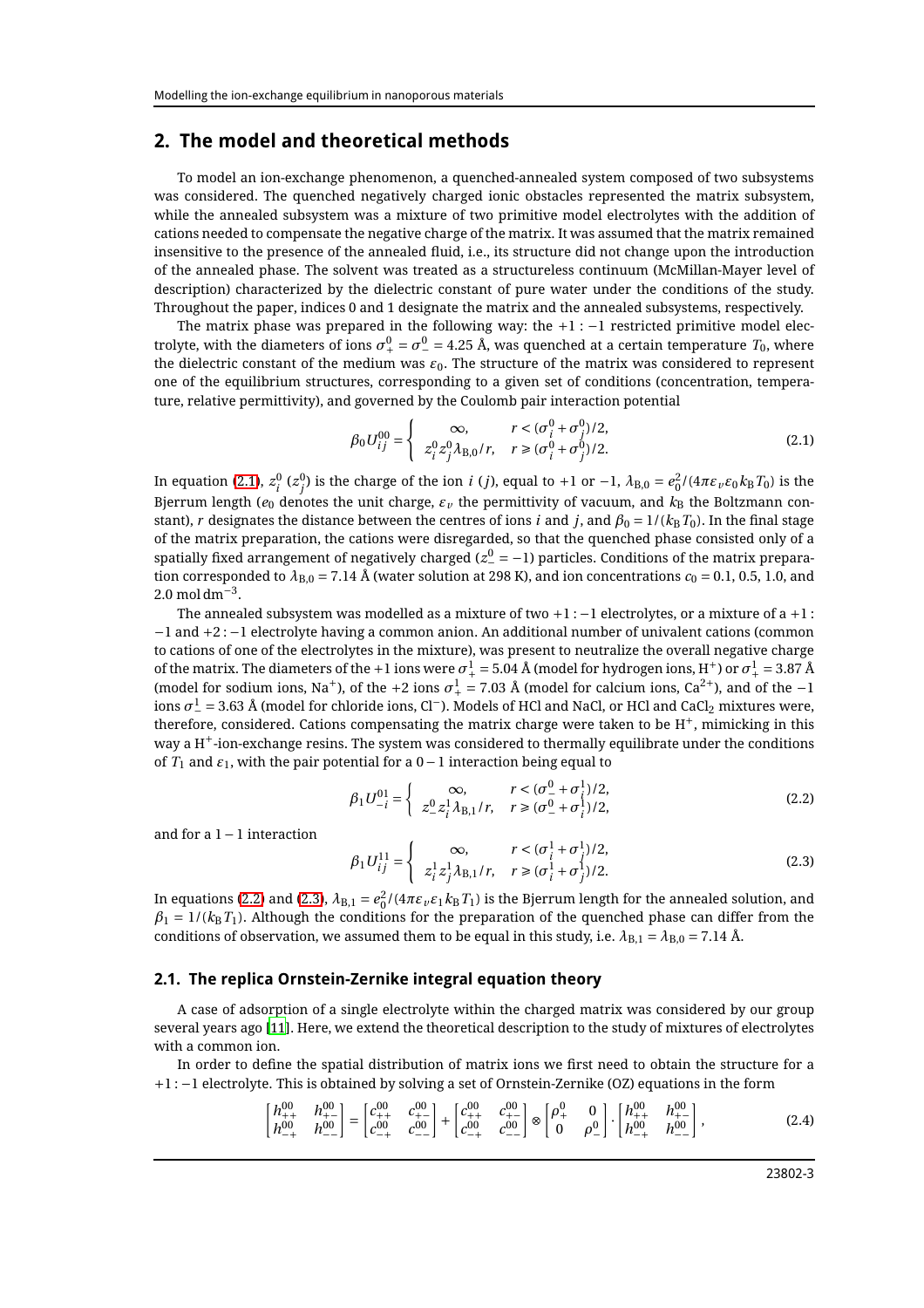where *h* and *c* stand for the total and the direct correlation functions, respectively, and ⊗ denotes the convolution in *r*-space. Due to spherical symmetry,  $h^{00}_{+-}=h^{00}_{-+}$  and  $c^{00}_{+-}=c^{00}_{-+}.$  Equations [\(2.4\)](#page-2-3) need to be renormalized before being solved numerically (see, for example, [\[43](#page-11-8), [44](#page-11-9)]). The hypernetted-chain (HNC) closure relation between  $h$  and  $c$  ( $c_{ij} = h_{ij} - \ln\left[h_{ij} + 1\right] - \beta_0 U^{00}_{ij}$ ) was used to obtain the solution. Note that only  $h^{00}_{--}$  is needed in the subsequent replica OZ equations [\(2.5\)](#page-3-0). This function contains all the information of the matrix subsystem.

The replica Ornstein-Zernike equations for the quenched-annealed system (cf. [\[22,](#page-10-24) [41\]](#page-11-6)) read

$$
h_{i-}^{10} = c_{i-}^{10} + c_{i-}^{10} \otimes \rho_{-}^{0} h_{--}^{00} + \sum_{k=A,B,-} \left[ c_{ik}^{11} \otimes \rho_{k}^{1} h_{k-}^{10} - c_{ik}^{12} \otimes \rho_{k}^{1} h_{k-}^{10} \right],
$$
 (2.5)

$$
h_{ij}^{11} = c_{ij}^{11} + c_{i-}^{10} \otimes \rho_{-}^{0} h_{-j}^{01} + \sum_{k=A,B,-} \left[ c_{ik}^{11} \otimes \rho_{k}^{1} h_{kj}^{11} - c_{ik}^{12} \otimes \rho_{k}^{1} h_{kj}^{21} \right],
$$
 (2.6)

$$
h_{ij}^{12} = c_{ij}^{12} + c_{i-}^{10} \otimes \rho_{-}^{0} h_{-j}^{01} + \sum_{k=A,B,-} \left[ c_{ik}^{11} \otimes \rho_{k}^{1} h_{kj}^{12} + c_{ik}^{12} \otimes \rho_{k}^{1} h_{kj}^{11} - 2c_{ik}^{12} \otimes \rho_{k}^{1} h_{kj}^{21} \right],
$$
 (2.7)

where indices *i* and *j* stand for cations or anions of the annealed electrolytes in the mixture (i.e.,  $H^+$ , Na<sup>+</sup> and Cl<sup>−</sup>, or H<sup>+</sup>, Ca<sup>2+</sup>, and Cl<sup>−</sup>), while A and B denote only the cations of the annealed mixture (H<sup>+</sup> and Na<sup>+</sup>, or H<sup>+</sup> and Ca<sup>2+</sup>, respectively). We stress that the  $\rho^1_{H^+}$  is the total density of H<sup>+</sup> ions in the system which belong to the HCl and to the cations compensating the negative charge of the matrix.

As in the case of matrix preparation (see expression [\(2.4\)](#page-2-3)), equations [\(2.5\)](#page-3-0)–[\(2.7\)](#page-3-1) need to be renormalized prior to numerical solution (i.e. *c* and *h* need to be split into a short and long range part). The procedure is documented in [\[34](#page-11-1), [35\]](#page-11-10). The only difference from the published equations is that here  $\kappa^2$ contains the sum over all the annealed species. Additionally, HNC closure condition was applied to correlate the *h* and *c* functions:

<span id="page-3-1"></span><span id="page-3-0"></span>
$$
c_{ij}^{mn} = h_{ij}^{mn} - \ln \left[ h_{ij}^{mn} + 1 \right] - \beta_1 U_{ij}^{mn}, \tag{2.8}
$$

<span id="page-3-3"></span><span id="page-3-2"></span>
$$
c_{ij}^{12} = h_{ij}^{12} - \ln\left[h_{ij}^{12} + 1\right],\tag{2.9}
$$

where *m* and *n* take the values 0 and 1, and *i* (*j*) in equation [\(2.8\)](#page-3-2) corresponds to the annealed cation or anions (H+, Na+, Ca2+, and Cl−) and to the matrix ions. *i* (*j*) indexes in equation [\(2.9\)](#page-3-3) belong only to annealed ions. Note that  $U^{12}_{ij}=0$  since there is no interaction between the ions of different replicas. Equations [\(2.5\)](#page-3-0)–[\(2.7\)](#page-3-1) with the HNC closure were solved by a direct iteration on a grid of  $2^{15}$  points with  $\Delta r = 0.005$  Å.

The individual activity coefficient within the replica HNC formalism reads [\[36](#page-11-11)]

$$
\ln \gamma_i^1 = -\rho_-^0 \int c_{(s)i}^{10} d\mathbf{r} - \sum_{j=A,B,-} \rho_j^1 \int \left[ c_{(s)ij}^{11} - c_{(s)ij}^{12} \right] d\mathbf{r} + \frac{\rho_-^0}{2} \int h_{i-}^{10} \left( h_{i-}^{10} - c_{i-}^{10} \right) d\mathbf{r} + \frac{1}{2} \sum_{j=A,B,-} \rho_j^1 \int \left[ h_{ij}^{11} \left( h_{ij}^{11} - c_{ij}^{11} \right) - h_{ij}^{12} \left( h_{ij}^{12} - c_{ij}^{12} \right) \right] d\mathbf{r}, \quad (2.10)
$$

where  $c_{(s)}$  denotes the short range part of the direct correlation function coming from the renormalization procedure, and d $\mathbf{r} = 4\pi r^2 \mathrm{d}r$ . Again, A and B denote cations in the mixture (H<sup>+</sup> and Na<sup>+</sup>, or H<sup>+</sup> and  $Ca^{2+}$ ).

#### **2.2. Monte Carlo simulations**

The matrix was prepared from a size symmetric ( $\sigma_+^0=\sigma_-^0=$  4.25 Å) +1 :  $-1$  electrolyte using a separate canonical Monte Carlo simulation. After equilibration, the matrix anions were frozen in their positions, while the cations were replaced by the model hydrogen cations ( $\sigma_{H^+}$  = 4.25 Å) and made it possible to move freely, equilibrating together with the annealed electrolyte mixture (HCl/NaCl or HCl/CaCl<sub>2</sub>). The annealed electrolyte ions were then distributed within the matrix and the system was studied using the Monte Carlo method in the grand canonical ensemble. The methodology of this approach is well established and extensively described in several previous papers and is not, therefore, repeated here [\[11,](#page-10-7) [40](#page-11-5), [41](#page-11-6)].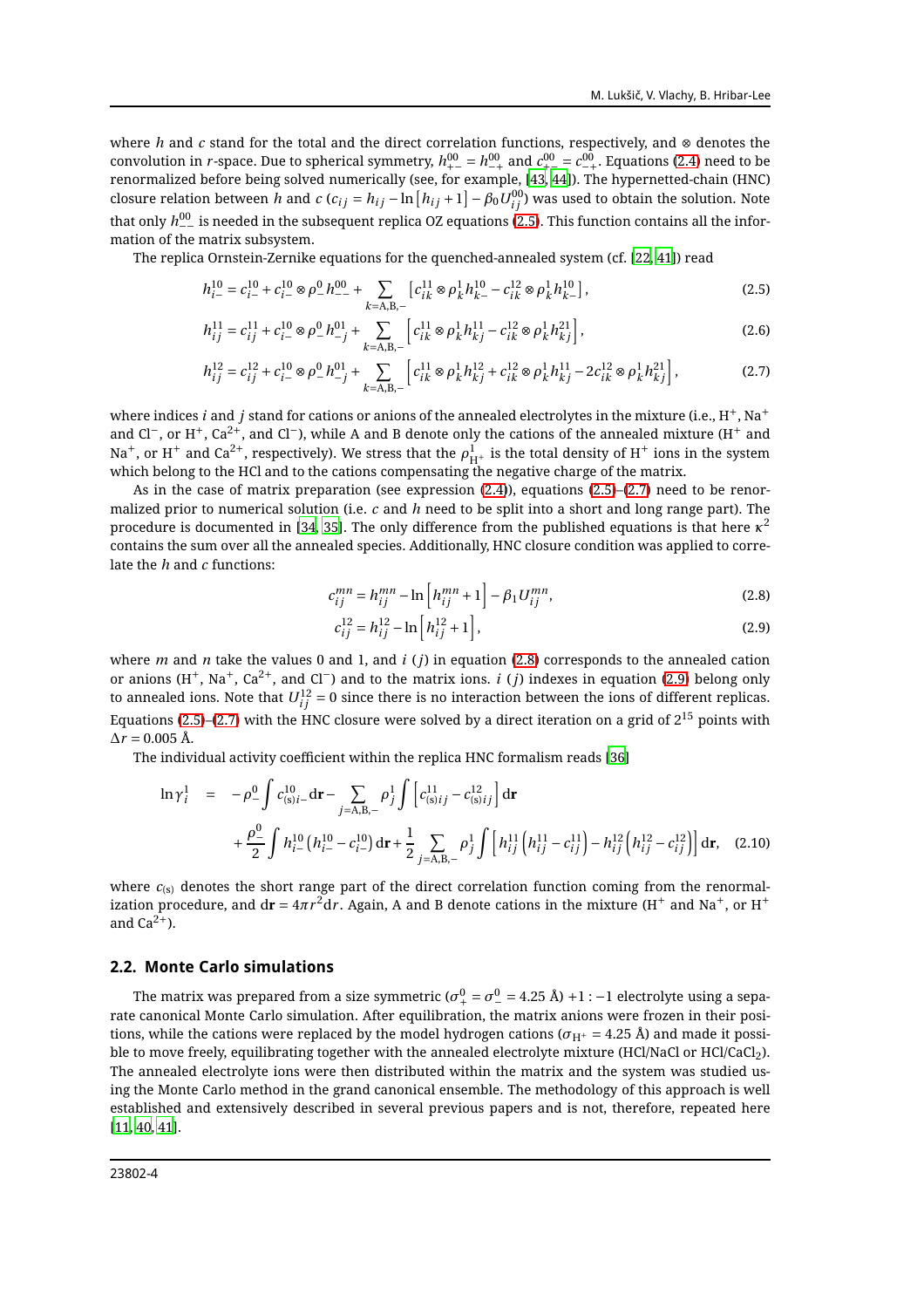The details of simulations are as follows: The number of matrix particles in the simulation box varied from 300 to 2500, depending on the concentration. The average number of fluid cation species distributed within the matrix varied from 500 to 3500. The periodic boundary conditions within the minimum image convention were applied. The ions within the matrix were first equilibrated over at least  $10^7$  Monte Carlo steps. After the equilibration, a production run of  $2 \cdot 10^8$  attempted configurations was carried out to obtain the average concentration of the adsorbed electrolyte species. Note that thermodynamic properties were averaged over different annealed fluids, as well as over one to two different matrix configurations.

To calculate the equilibrium concentration in the bulk electrolyte, the activity coefficients of the bulk electrolyte mixture should be known in advance. These values were obtained using the hypernettedchain (HNC) theory which has proved to be very successful in describing the properties of ionic fluids [\[45\]](#page-11-12).

## **3. Results and discussion**

The two theoretical methods described above were established to be complementary in the sense that they yield consistent results for structural and thermodynamic properties of electrolyte solutions adsorbed in nanoporous materials [\[11](#page-10-7), [37,](#page-11-4) [38,](#page-11-3) [40,](#page-11-5) [41\]](#page-11-6). While the ROZ/HNC theory is computationally less demanding, and is, therefore, faster to use for systematic investigations of different effects on the system properties, the GCMC method is more convenient in studying the equilibrium distribution of ions between the bulk and matrix phase. In this paper we used both methods; the results are organized as follows. First, we tested the performance of the ROZ/HNC theory for the case studied here by comparing the structural (pair distribution functions) and thermodynamic properties (mean activity coefficients,  $\gamma_+^{v_++v_-} = \gamma_+^{v_+}\gamma_-^{v_-}$ obtained using the two methods. Next, the effect of the matrix concentration (e.g. adsorbent capacity) on the mean activity coefficient, which determines the chemical equilibrium in the system, was examined

<span id="page-4-0"></span>

| <b>Table 1.</b> The mean activity coefficients of electrolytes adsorbed in the matrix: $\gamma_+$ , obtained from the                                |
|------------------------------------------------------------------------------------------------------------------------------------------------------|
| ROZ/HNC theory and GCMC simulation for different matrix concentrations. Concentrations of HCl and                                                    |
| NaCl ( $c_{HCl}$ and $c_{NaCl}$ , respectively) and of the matrix ( $c_0$ ) are given in moldm <sup>-3</sup> . $I^{out} = 0.5$ moldm <sup>-3</sup> , |
| $\lambda_{\rm R,0} = \lambda_{\rm R,1} = 7.14$ Å. The numerical error of both methods was estimated to be in the last digit given.                   |

|       |                  |                   |       | $\gamma_\pm^{\rm HCl}$ |       | $\gamma_\pm^{\rm NaCl}$ |  |
|-------|------------------|-------------------|-------|------------------------|-------|-------------------------|--|
| $c_0$ | $c_{\text{HCl}}$ | $c_{\text{NaCl}}$ | GCMC  | <b>ROZ</b>             | GCMC  | <b>ROZ</b>              |  |
| 1.0   | 0.107            | 0.0414            | 1.039 | 1.072                  | 0.901 | 0.928                   |  |
|       | 0.0845           | 0.0825            | 1.042 | 1.074                  | 0.900 | 0.928                   |  |
|       | 0.0646           | 0.123             | 1.046 | 1.077                  | 0.901 | 0.929                   |  |
|       | 0.0473           | 0.163             | 1.051 | 1.081                  | 0.903 | 0.930                   |  |
|       | 0.0325           | 0.202             | 1.057 | 1.086                  | 0.906 | 0.932                   |  |
|       | 0.0206           | 0.240             | 1.064 | 1.092                  | 0.909 | 0.934                   |  |
|       | 0.0114           | 0.277             | 1.072 | 1.100                  | 0.913 | 0.938                   |  |
|       | 0.227            | 0.0464            | 0.879 | 0.888                  | 0.804 | 0.807                   |  |
| 0.5   | 0.188            | 0.0930            | 0.876 | 0.885                  | 0.798 | 0.804                   |  |
|       | 0.151            | 0.139             | 0.874 | 0.883                  | 0.795 | 0.802                   |  |
|       | 0.117            | 0.186             | 0.873 | 0.881                  | 0.792 | 0.800                   |  |
|       | 0.0845           | 0.231             | 0.872 | 0.880                  | 0.791 | 0.798                   |  |
|       | 0.0562           | 0.277             | 0.872 | 0.880                  | 0.789 | 0.797                   |  |
|       | 0.0325           | 0.321             | 0.874 | 0.881                  | 0.789 | 0.796                   |  |
|       | 0.396            | 0.0494            | 0.805 | 0.806                  | 0.755 | 0.754                   |  |
|       | 0.347            | 0.0990            | 0.801 | 0.802                  | 0.750 | 0.750                   |  |
|       | 0.298            | 0.148             | 0.796 | 0.797                  | 0.746 | 0.747                   |  |
|       | 0.249            | 0.198             | 0.793 | 0.793                  | 0.743 | 0.743                   |  |
| 0.1   | 0.201            | 0.247             | 0.788 | 0.789                  | 0.739 | 0.739                   |  |
|       | 0.153            | 0.297             | 0.784 | 0.784                  | 0.735 | 0.736                   |  |
|       | 0.106            | 0.346             | 0.780 | 0.781                  | 0.732 | 0.732                   |  |
|       | 0.0602           | 0.396             | 0.777 | 0.777                  | 0.729 | 0.729                   |  |
|       | 0.0200           | 0.445             | 0.774 | 0.774                  | 0.726 | 0.726                   |  |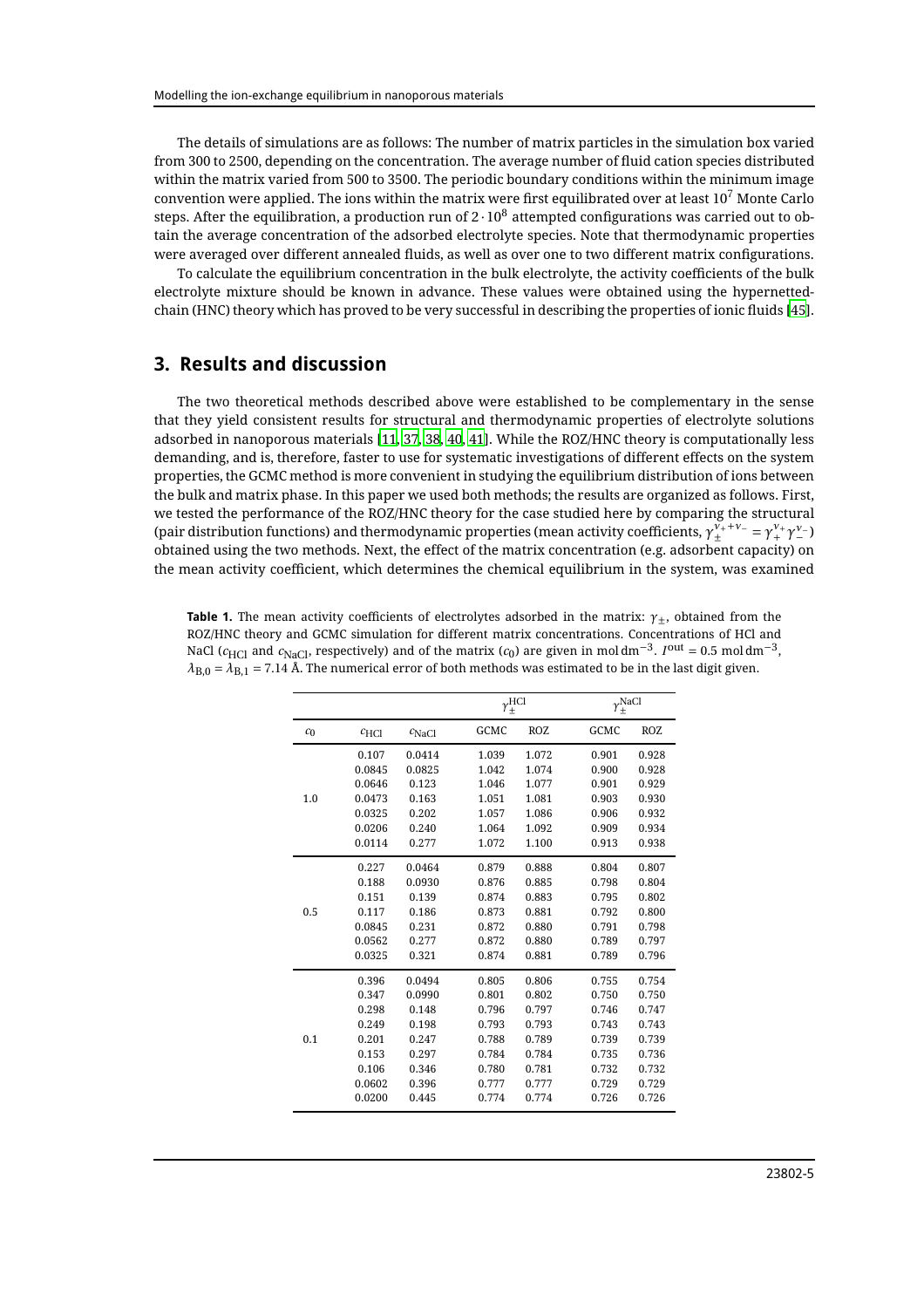using the ROZ/HNC theory. The Donnan exclusion coefficients and the ion-exchange isotherms, reflecting the selectivity of an adsorbent were evaluated by the Monte Carlo simulation in the grand canonical ensemble.

#### **3.1. Comparison of the ROZ/HNC results with computer simulations**

To test the accuracy of the ROZ/HNC theory for the model of interest, we compared the pair distribution functions and the mean activity coefficients with the results of computer simulations. Figures [1](#page-5-0) and [2](#page-5-1) show the pair distribution functions (++ and +−) of the annealed ions, while figure [3](#page-6-0) shows the annealed ion-matrix distribution functions (+M and −M). In all cases the concentration of the matrix was  $c_0 = 1.0$  $c_0 = 1.0$  $c_0 = 1.0$  mol $\,\mathrm{dm^{-3}}$ . Figure 1 and the left panel of figure [3](#page-6-0) apply to the mixture of HCl and NaCl, while figure [2](#page-5-1) and the right panel of figure [3](#page-6-0) describe the distributions in the mixture of HCl and CaCl<sub>2</sub>. Symbols denote the GCMC and the lines denote the ROZ results. Excellent agreement of the two methods is obtained for distribution functions of hydrogen, while the agreement is slightly worse, but still good, for the functions belonging to sodium and calcium ions. Note that the hydrogen ions are the ones compensating for the adsorbent charge and are, therefore, present in an excess to other ions. A similarly good agreement is obtained for the annealed ion-adsorbent pair distribution functions shown in figure [3.](#page-6-0)



<span id="page-5-0"></span>**Figure 1.** Fluid-fluid pair distribution functions (mixtures of HCl and NaCl). Left:  $H^+$ – $H^+$  ( $\bullet$ ) and  $H^+$ – Cl<sup>−</sup> (O); Right: Na<sup>+</sup>–Na<sup>+</sup> (●) and Na<sup>+</sup>–Cl<sup>−</sup> (O).  $c_0 = 1.0 \text{ mol dm}^{-3}$ ,  $c_{\text{HCl}}^{\text{in}} = 0.0325 \text{ mol dm}^{-3}$ ,  $c_{\text{NaCl}}^{\text{in}} =$ 0.2018 mol dm<sup>−3</sup>. Symbols represent GCMC data while lines show the ROZ/HNC theory.  $λ_{B,0} = λ_{B,1} =$ 7.14 Å.



<span id="page-5-1"></span>**Figure 2.** Fluid-fluid pair distribution functions (mixtures of HCl and CaCl<sub>2</sub>). Left: H<sup>+</sup>–H<sup>+</sup> ( $\bullet$ ) and H<sup>+</sup>– Cl<sup>−</sup> (○); Right: Ca<sup>2+</sup>–Ca<sup>2+</sup> (●) and Ca<sup>2+</sup>–Cl<sup>−</sup> (○).  $c_0 = 1.0 \text{ mol dm}^{-3}$ ,  $c_{\text{HCl}}^{\text{in}} = 0.0436 \text{ mol dm}^{-3}$ ,  $c_{\text{CaCl}_2}^{\text{in}} =$ 0.0522 mol dm−<sup>3</sup> . Symbols represent GCMC data while lines show ROZ/HNC theory. *λ*B,0 = *λ*B,1 = 7.14 Å.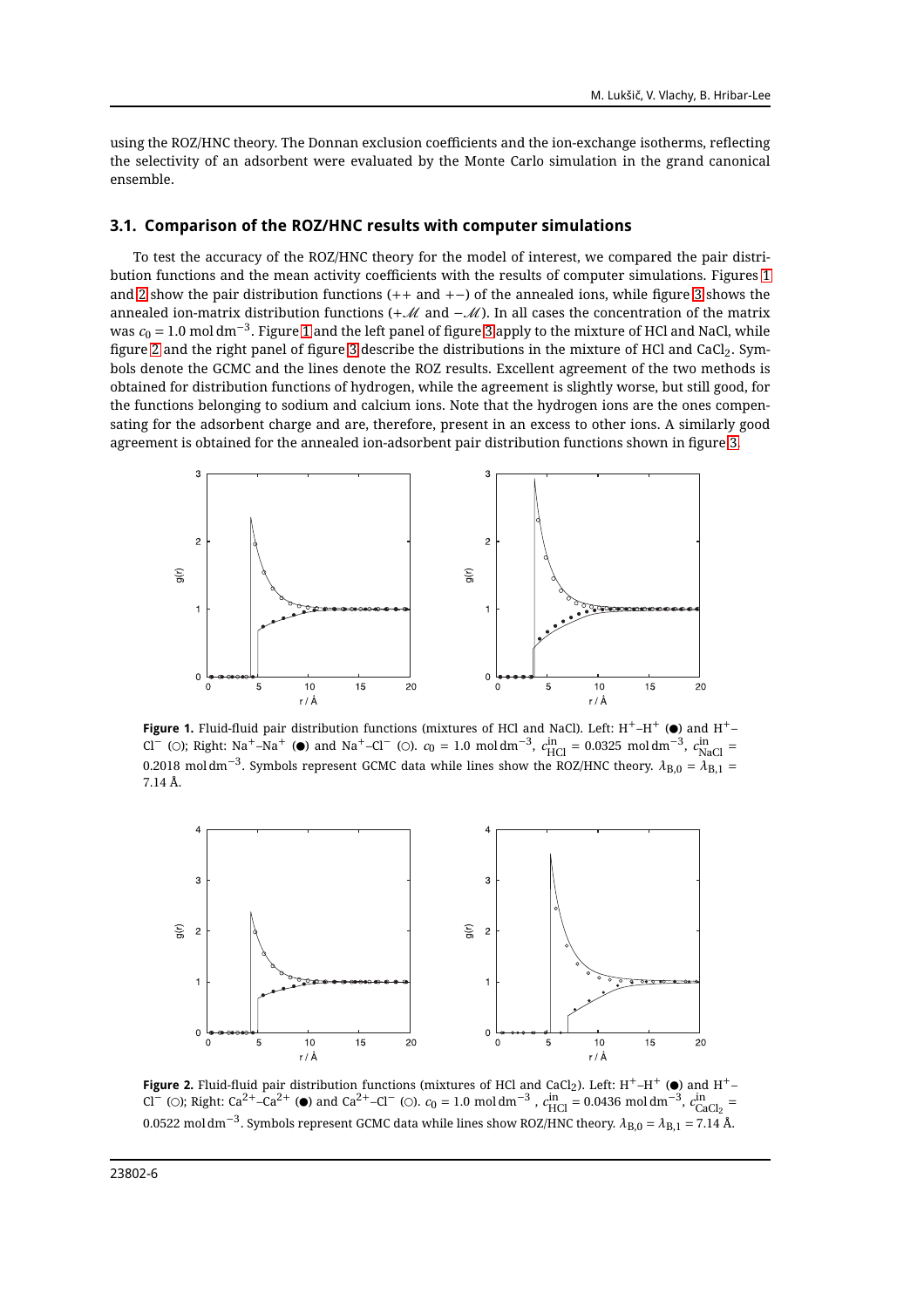

<span id="page-6-0"></span>Figure 3. Fluid-matrix pair distribution functions (mixtures of HCl and NaCl (left) or HCl and CaCl<sub>2</sub> (right)). Left: H<sup>+</sup>–M (●), Na<sup>+</sup>–M (○), and Cl<sup>-</sup>–M (■),  $c_{\text{HCl}}^{\text{in}} = 0.0325 \text{ mol dm}^{-3}$ ,  $c_{\text{NaCl}}^{\text{in}} = 0.2018 \text{ mol dm}^{-3}$ ; Right: H<sup>+</sup>–*M* (●), Ca<sup>2+</sup>–*M* (○), and Cl<sup>-</sup>–*M* (■),  $c_{\text{HCl}}^{\text{in}} = 0.0436 \text{ mol dm}^{-3}$ ,  $c_{\text{CaCl}_2}^{\text{in}} = 0.0522 \text{ mol dm}^{-3}$ .  $c_0 = 1.0$  mol dm<sup>−3</sup>. Symbols represent GCMC data while lines show ROZ/HNC theory.  $\lambda_{B,0} = \lambda_{B,1} = 7.14$  Å.

<span id="page-6-1"></span>

|                |                  |                     |       | $\gamma_\pm^{\rm HCl}$ |       | CaCl <sub>2</sub> |
|----------------|------------------|---------------------|-------|------------------------|-------|-------------------|
| c <sub>0</sub> | $c_{\text{HCl}}$ | $c_{\text{CaCl}_2}$ | GCMC  | <b>ROZ</b>             | GCMC  | <b>ROZ</b>        |
| 1.0            | 0.00196          | 0.101               | 1.060 | 1.085                  | 0.776 | 0.808             |
|                | 0.00420          | 0.0952              | 1.056 | 1.081                  | 0.773 | 0.806             |
|                | 0.00804          | 0.0880              | 1.051 | 1.078                  | 0.771 | 0.803             |
|                | 0.0145           | 0.0791              | 1.047 | 1.074                  | 0.767 | 0.801             |
|                | 0.0253           | 0.0675              | 1.043 | 1.070                  | 0.765 | 0.799             |
|                | 0.0436           | 0.0522              | 1.037 | 1.068                  | 0.761 | 0.798             |
|                | 0.0751           | 0.0308              | 1.034 | 1.067                  | 0.761 | 0.799             |
|                | 0.00221          | 0.133               | 0.863 | 0.870                  | 0.621 | 0.624             |
|                | 0.00585          | 0.128               | 0.863 | 0.869                  | 0.614 | 0.624             |
| 0.5            | 0.0124           | 0.120               | 0.861 | 0.868                  | 0.614 | 0.624             |
|                | 0.0231           | 0.110               | 0.861 | 0.867                  | 0.614 | 0.624             |
|                | 0.0403           | 0.099               | 0.860 | 0.867                  | 0.614 | 0.625             |
|                | 0.0670           | 0.084               | 0.861 | 0.869                  | 0.617 | 0.627             |
|                | 0.108            | 0.064               | 0.865 | 0.872                  | 0.620 | 0.631             |
|                | 0.170            | 0.037               | 0.870 | 0.879                  | 0.628 | 0.638             |
|                | 0.00296          | 0.158               | 0.763 | 0.763                  | 0.542 | 0.544             |
|                | 0.0126           | 0.152               | 0.764 | 0.763                  | 0.544 | 0.545             |
| 0.1            | 0.0291           | 0.144               | 0.765 | 0.765                  | 0.545 | 0.546             |
|                | 0.0524           | 0.135               | 0.767 | 0.767                  | 0.547 | 0.548             |
|                | 0.0827           | 0.123               | 0.770 | 0.770                  | 0.550 | 0.551             |
|                | 0.121            | 0.120               | 0.774 | 0.775                  | 0.554 | 0.555             |
|                | 0.171            | 0.093               | 0.780 | 0.780                  | 0.558 | 0.559             |
|                | 0.236            | 0.071               | 0.787 | 0.787                  | 0.564 | 0.565             |
|                | 0.323            | 0.0411              | 0.796 | 0.797                  | 0.572 | 0.572             |
|                |                  |                     |       |                        |       |                   |

**Table 2.** The same as in table [1,](#page-4-0) but for HCl/CaCl<sub>2</sub> mixtures.

The results for the mean activity coefficients, *γ*±, in aqueous mixtures of HCl with NaCl, and HCl with CaCl<sub>2</sub> in the matrix are collected in tables [1](#page-4-0) and [2,](#page-6-1) respectively. Note that in all cases, the particular electrolyte concentrations given, are in equilibrium with the bulk solution of ionic strength  $I<sup>out</sup> =$  $0.5 \sum_i z_i^2 c_i^{\text{out}} = 0.5 \text{ mol dm}^{-3}$ . The agreement between the ROZ/HNC and GCMC results is excellent for  $\sinh u$   $\sin^2 u$   $\sin^2 u$   $\sin^2 u$   $\sin^2 u$  is deteriorates for larger  $c_0$  values. At  $c_0 = 1.0$  mol dm $^{-3}$ , the mean activity coefficients calculated within the ROZ/HNC theory are a bit too large, as already noticed in previous papers [\[11](#page-10-7), [36,](#page-11-11) [38](#page-11-3), [40\]](#page-11-5). Nevertheless, the differences discussed here are within the estimated numerical errors of the two methods.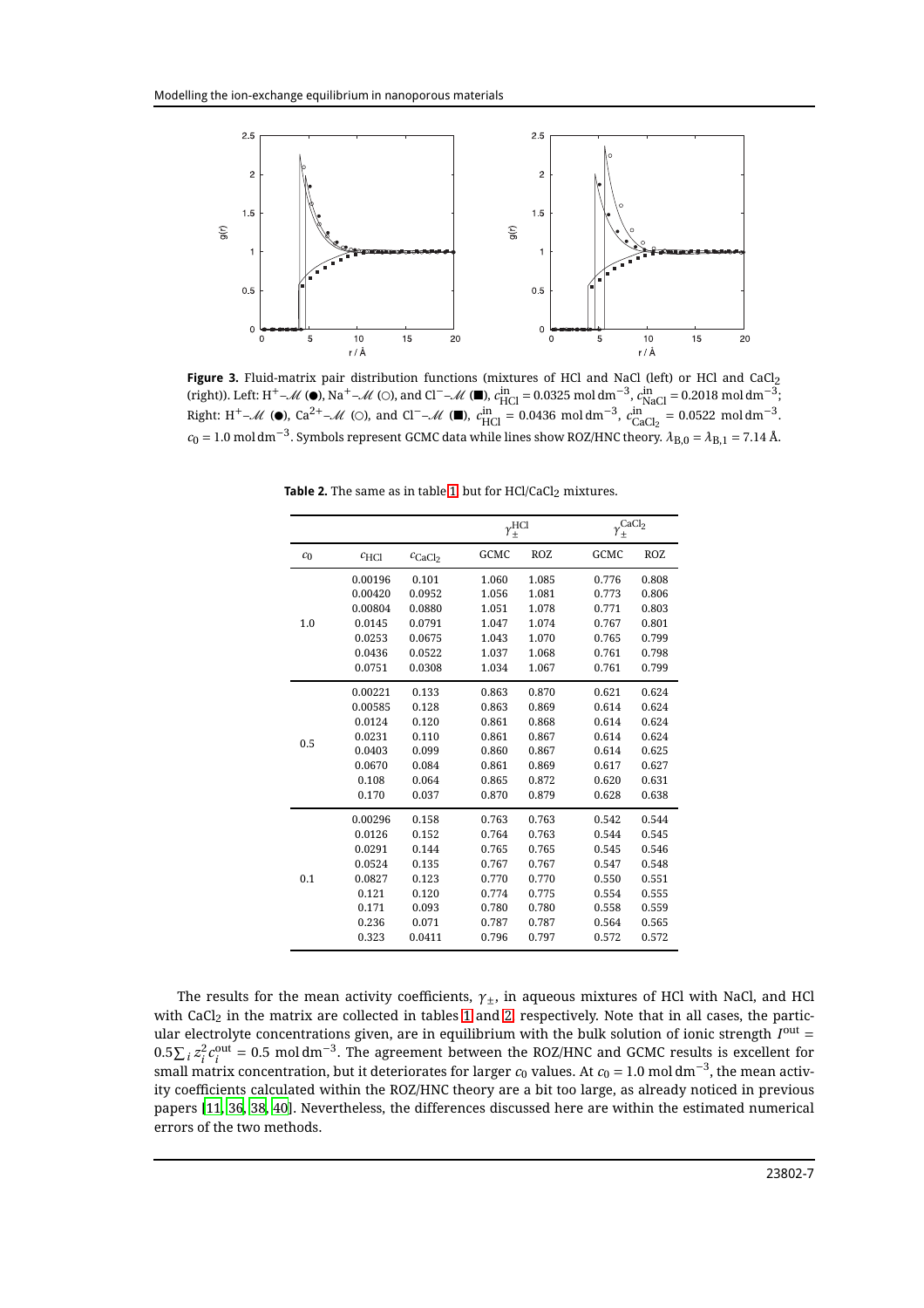#### **3.2. The effect of the adsorbent capacity on the mean activity coefficient of the invading electrolyte.**

The ROZ/HNC method was used to investigate the effect of the adsorbent capacity, given here as the matrix concentration, on the mean activity coefficient of the invading electrolyte. Note that while the ionic strength of the annealed electrolyte mixture within the matrix (denoted by superscript "in") was kept constant,  $I^{\text{in}} = 0.5$  mol dm $^{-3}$ , for all cases examined here, the composition given by

<span id="page-7-0"></span>
$$
X_{\rm HCl}^{\rm in} = \frac{c_{\rm HCl}^{\rm in}}{c_{\rm HCl}^{\rm in} + c_{\rm Z}^{\rm in}} = 1 - X_{\rm Z}^{\rm in}
$$
\n(3.1)

varied. Z in equation [\(3.1\)](#page-7-0) denotes either NaCl or CaCl2. Concentrations of the matrix obstacles considered were:  $c_0 = 0.1$ , 0.5, 1.0, and 2.0 mol dm $^{-3}$ . The ROZ/HNC results are shown in figures [4](#page-7-1) (HCl/NaCl), and [5](#page-7-2) (HCl/CaCl2) by continuous lines, the dashed lines (OZ/HNC) show the mean activity coefficients in the bulk solution with  $I = 0.5$  mol dm<sup>-3</sup>.



<span id="page-7-1"></span>**Figure 4.** The mean activity coefficient as a function of the  $X_{\text{HCI}}^{\text{in}}$  (mixtures of HCl and NaCl), obtained using the ROZ/HNC theory. Left: HCl; Right: NaCl. From top to bottom (continuous lines):  $c_0 = 2.0, 1.0, 0.5$ , and 0.1 mol dm<sup>−3</sup>. Dashed line (obtained using OZ/HNC) represents the bulk value. *I*<sup>in</sup> = 0.5 mol dm<sup>−3</sup>,  $\lambda_{B,0} = \lambda_{B,1} = 7.14$  Å.



<span id="page-7-2"></span>**Figure 5.** The same as in figure [4,](#page-7-1) but for HCl/CaCl<sub>2</sub> mixtures.

As the matrix concentration (capacity of the adsorbent) increases, the mean activity coefficients of all the species in the solutions increase from values smaller than unity to values higher than unity, as previously observed for a single electrolyte adsorbed in charged matrix [\[11](#page-10-7), [40\]](#page-11-5). The matrix charge repels the co-ions of the invading electrolyte mixture, which causes the exclusion of the electrolyte on the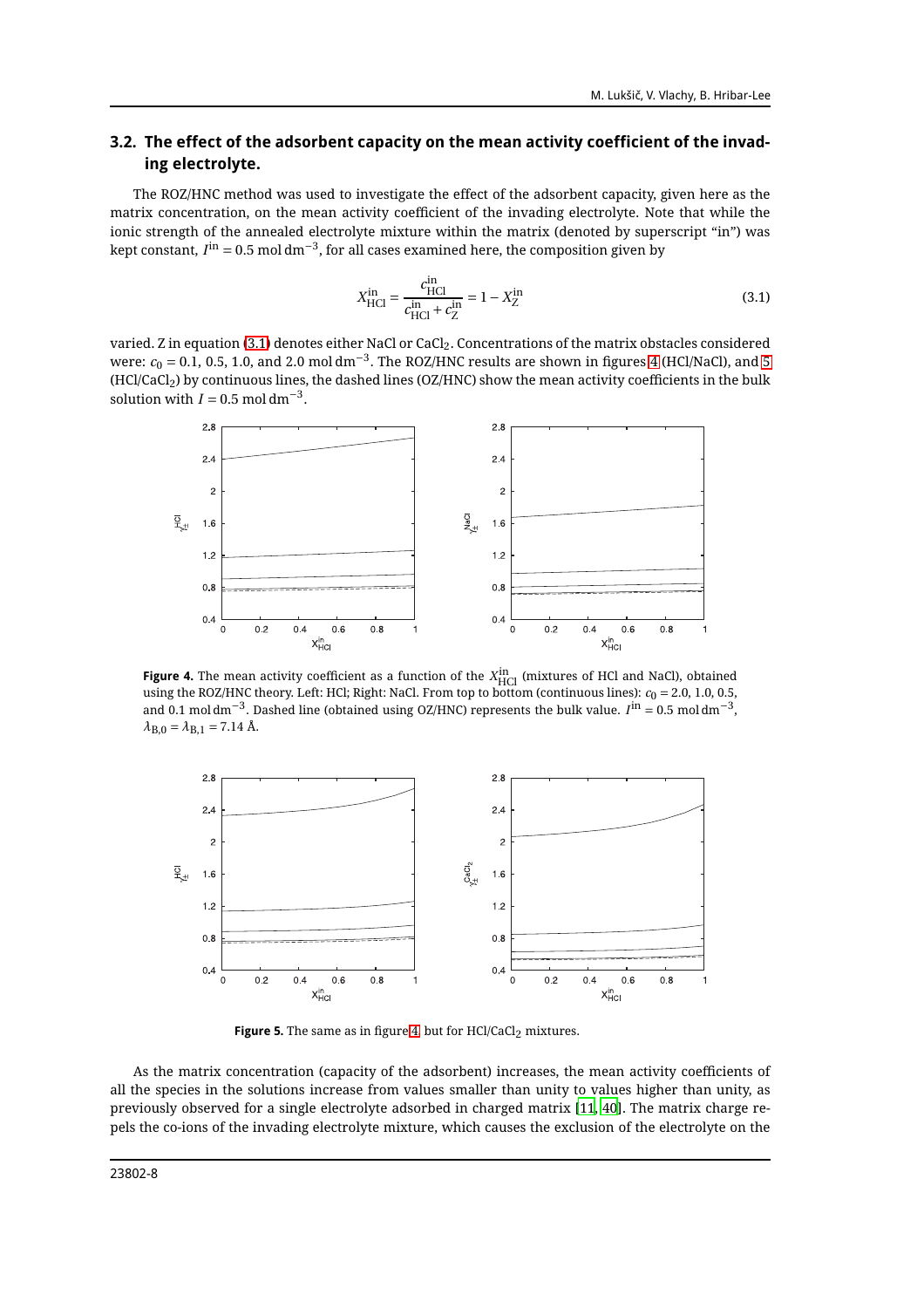

<span id="page-8-0"></span>**Figure 6.** Donnan exclusion coefficient as a function of  $X_{\rm{HCl}}^{\rm{in}}$  (mixtures of HCl and NaCl), obtained with the GCMC simulations. Left: HCl; Right: NaCl.  $c_0 = 1.0$  ( $\bullet$ ), 0.5 ( $\odot$ ), and 0.1 ( $\bullet$ ) mol dm<sup>-3</sup>.  $I^{out} = 0.5$  mol dm<sup>-3</sup>,  $\lambda_{B,0} = \lambda_{B,1} = 7.14$  Å.

whole from the matrix. Concentration of a particular electrolyte is smaller in the matrix than in the corresponding equilibrium bulk solution. This can be clearly seen from the values of the Donnan exclusion coefficient, Γ<sub>*i*</sub>, for a particular salt *i* (HCl, NaCl, or CaCl<sub>2</sub>). Γ<sub>*i*</sub> is defined as

$$
\Gamma_i = \frac{c_i^{\text{out}} - c_i^{\text{in}}}{c_i^{\text{out}}}.
$$
\n(3.2)

The results for the Donnan exclusion coefficients, calculated by the GCMC method (ionic strength of the bulk electrolyte was kept constant,  $I^{out} = 0.5 \text{ mol dm}^{-3}$ ), are shown in figures [6](#page-8-0) (HCl/NaCl) and [7](#page-8-1) (HCl/CaCl2). As indicated by the behaviour of the mean activity coefficients (figures [4](#page-7-1) and [5\)](#page-7-2), the annealed electrolytes are excluded from the adsorbent (positive Γ values) in all cases. The exclusion is stronger for higher matrix concentration (i.e. higher adsorbent capacity, or higher charge), and depends on the composition of the invading electrolyte. The exclusion coefficient for all electrolytes in the mixture decreases with the increasing fraction of the HCl in the solution. While the  $\Gamma_{\rm HC}$  approaches the value one as  $X_{\rm HCl}^{\rm in}\to 0$  (i.e. for no exclusion), the exclusion coefficient of the other electrolyte in the mixture approaches a somewhat lower value. Such a result has previously been obtained for electroneutral adsorbents [\[41](#page-11-6)]. The difference in the behaviour of the two electrolyte components is caused by the modelling of the system (see section 2), mimicking the  $H^+$ -ion-exchange resin. The matrix charge is namely "neutralized" with hydrogen ions, which are accordingly always present in the annealed electrolyte mixture.



<span id="page-8-1"></span>Figure 7. The same as in figure [6,](#page-8-0) but for mixtures of HCl and CaCl<sub>2</sub>.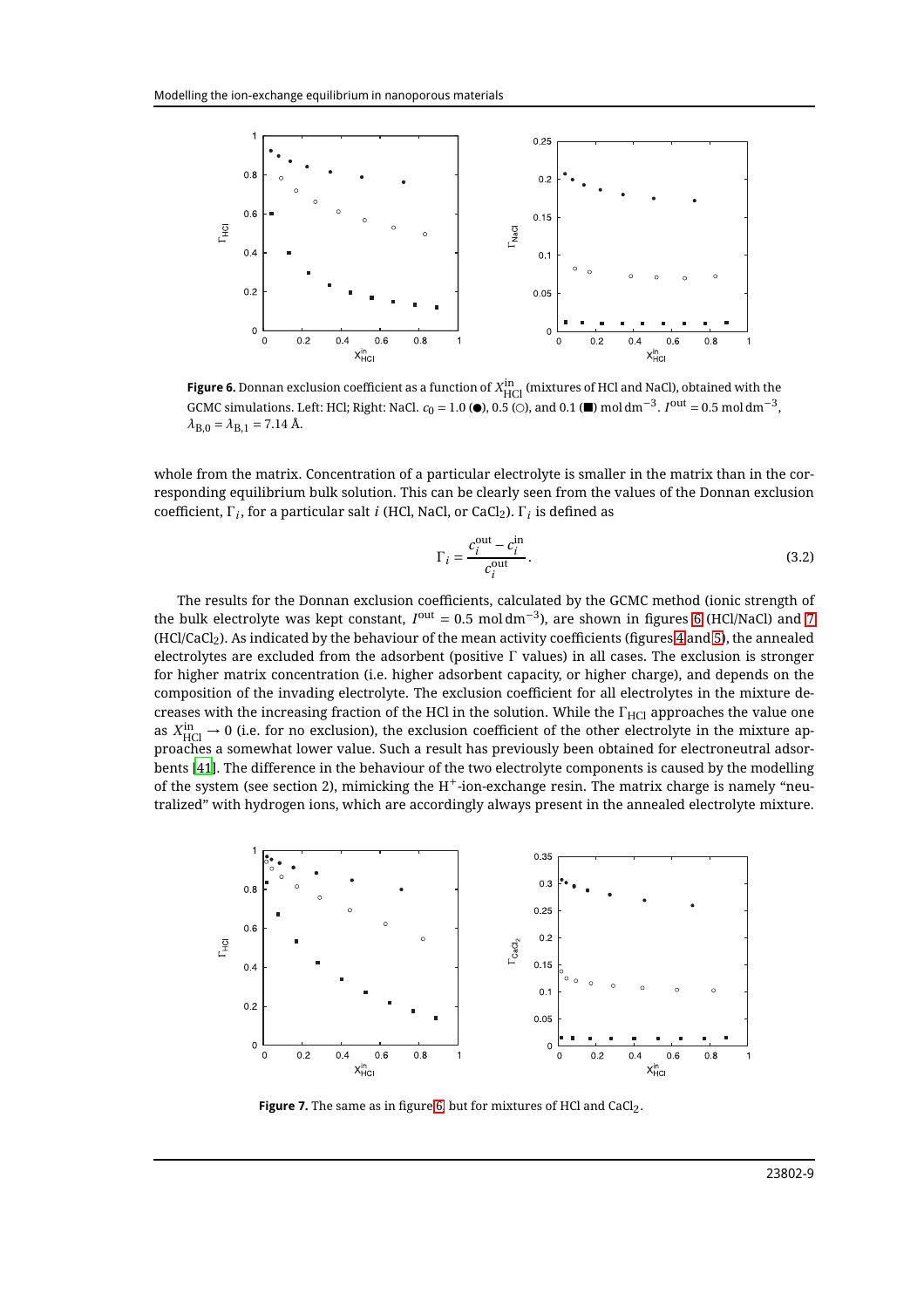#### **3.3. The ion-exchange isotherms**

Due to a different degree of adsorption (exclusion), the concentration ratio of the competing ions in the adsorbent (cations) is generally different from that in the bulk solution. In other words, the adsorbent "selects" one species in preference to the other. The study of selectivity was one of the main goals of this work. Here we present the results in the form of ion-exchange isotherms, showing the mole fraction of



<span id="page-9-0"></span>**Figure 8.** Ion-exchange isotherms (mixtures of HCl and NaCl), obtained with the GCMC simulations. Left: HCl; Right: NaCl.  $c_0 = 1.0$  ( $\bullet$ ), 0.5 ( $\circ$ ), and 0.1 ( $\bullet$ ) mol dm<sup>-3</sup>.  $\lambda_{B,0} = \lambda_{B,1} = 7.14$  Å. Lines are guides for the eye.

one electrolyte component within the adsorbent,  $X^{\rm in}$ , as a function of the composition of the equilibrium external solution,  $X^{\rm out}$ . The ion-exchange isotherms are presented in figure [8](#page-9-0) (HCl/NaCl mixture) and figure [9](#page-9-1) (HCl/CaCl<sub>2</sub> mixture). Symbols show the grand canonical MC results at different matrix concentrations, and the connecting lines merely serve to guide the eye. The diagonal lines apply to a hypothetical case with no preference to the adsorbent.



<span id="page-9-1"></span>**Figure 9.** The same as in figure [8,](#page-9-0) but for mixtures of HCl and CaCl<sub>2</sub>.

As noticed before [\[41](#page-11-6), [46\]](#page-11-13), the selectivity increases with the increased capacity of the adsorbent (increased matrix concentration). In all cases, the mole fraction of the HCl solution in the adsorbent is smaller than in the external solution (left panels of figures [8](#page-9-0) and [9\)](#page-9-1), the opposite is true for the NaCl or CaCl<sup>2</sup> (right panels of figures [8](#page-9-0) and [9\)](#page-9-1), respectively. The selectivity strongly depends on the composition of the solution as well. For the component that is preferentially adsorbed in the matrix (NaCl and CaCl2 in our case), the selectivity increases with an increasing fraction of the component in the solution, while the opposite is true for the other component. Similar trends were observed experimentally [\[1](#page-10-1), [5\]](#page-10-3). Due to a stronger electrostatic interaction between the matrix charges and the ion with higher charge density (Na<sup>+</sup> or Ca<sup>2+</sup>, respectively), the latter ions are excluded from the matrix to a smaller extent.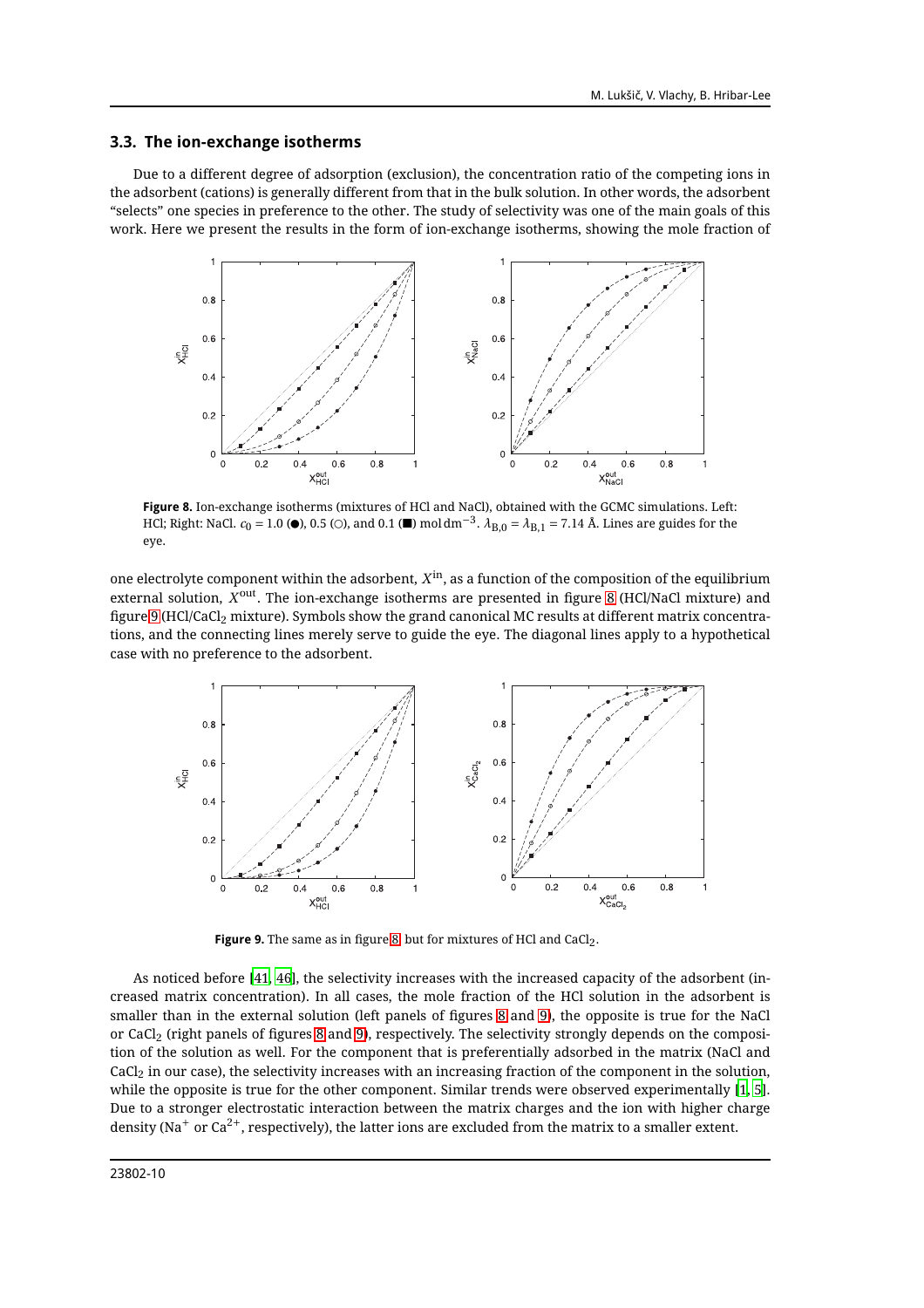## **4. Conclusions**

The model of ion-exchange resin was studied using the ROZ/HNC theory and Monte Carlo simulation in grand canonical ensemble. Theoretical results for the pair distribution functions were found to be in good agreement with computer simulation results; it is confirmed that ROZ theory represents a viable alternative to computer simulations. For all the electrolyte mixtures and matrix concentrations studied here, the electrolyte components are excluded from the adsorbent phase. This is most often explained as a consequence of electrostatic repulsion between matrix charges and co-ions from the electrolyte component. However, the ionic species are adsorbed to a different amount. Consistently with experimental observations, the ions with higher charge density (sodium and calcium ions in our case) adsorb to a greater extent.

## **Acknowledgements**

The authors appreciate the financial support of the Slovenian Research Agency via Program P1–0201 and the Project J1–4148.

## <span id="page-10-0"></span>**References**

- <span id="page-10-1"></span>1. Helfferich F.G., Ion Exchange. McGraw Hill, New York, 1962.
- 2. Zagorodni A.A., Ion Exchange Materials: Properties and Applications. Elsevier, Oxford, 2006.
- 3. Boda A., Henderson D., Rowley R., Sokołowski S., J. Chem. Phys., 1999, **111**, 9382; doi[:10.1063/1.479850.](http://dx.doi.org/10.1063/1.479850)
- <span id="page-10-2"></span>4. Bryk P., Patrykiejew A., Sokołowski S., Boda D., Henderson D., Phys. Chem. Chem. Phys., 2000, **2**, 269; doi[:10.1039/a907296i.](http://dx.doi.org/10.1039/a907296i)
- <span id="page-10-3"></span>5. Vlachy V., Haymet A.D.J., Aust. J. Chem., 1990, **43**, 1961; doi[:10.1071/CH9901961.](http://dx.doi.org/10.1071/CH9901961)
- <span id="page-10-4"></span>6. Jamnik B., Vlachy V., J. Am. Chem. Soc., 1993, **115**, 660; doi[:10.1021/ja00055a040.](http://dx.doi.org/10.1021/ja00055a040)
- 7. Jamnik B., Vlachy V., J. Am. Chem. Soc., 1995, **117**, 8010; doi[:10.1021/ja00135a020.](http://dx.doi.org/10.1021/ja00135a020)
- 8. Hribar B., Vlachy V., Bhuiyan L.B., Outhwaite C.W., J. Phys. Chem. B, 2000, **104**, 11522; doi[:10.1021/jp002217l.](http://dx.doi.org/10.1021/jp002217l)
- <span id="page-10-6"></span>9. Jardat M., Hribar-Lee B., Vlachy V., Phys. Chem. Chem. Phys., 2008, **10**, 449; doi[:10.1039/b711814g.](http://dx.doi.org/10.1039/b711814g)
- <span id="page-10-5"></span>10. Jardat M., Hribar-Lee B., Vlachy V., Soft Matter, 2012, **8**, 954; doi[:10.1039/C1SM05985H.](http://dx.doi.org/10.1039/C1SM05985H)
- <span id="page-10-7"></span>11. Lukšič M., Hribar-Lee B., Vlachy V., J. Phys. Chem. B, 2007, **111**, 5966; doi[:10.1021/jp065685p.](http://dx.doi.org/10.1021/jp065685p)
- <span id="page-10-8"></span>12. Pizio O., Sokołowski S., J. Phys. Stud., 1998, **2**, 296.
- 13. Rosinberg M.L., Liquids State Methods for Disordered Systems. Kluwer, Dordrecht, Holland, 1999, 245–278.
- 14. Pizio O., Adsorption in Random Porous Media In: Computational Methods in Surface and Colloid Science. Surfactant Science Series, edited by M. Borowko, Vol. 89. Kluwer, Marcel Dekker, New York, 2000, p. 293–345.
- <span id="page-10-9"></span>15. Hribar-Lee B., Lukšič M., Vlachy V., Annu. Rep. Prog. Chem. Sect. C: Phys. Chem., 2011, **107**, 14; doi[:10.1039/c1pc90001c.](http://dx.doi.org/10.1039/c1pc90001c)
- <span id="page-10-10"></span>16. Madden W.G., J. Chem. Phys., 1992, **96**, 5422; doi[:10.1063/1.462726.](http://dx.doi.org/10.1063/1.462726)
- <span id="page-10-23"></span>17. Madden W.G., Glandt E.D., J. Stat. Phys., 1988, **51**, 537; doi[:10.1007/BF01028471.](http://dx.doi.org/10.1007/BF01028471)
- 18. Fanti L.A., Glandt E.D., Madden W.G., J. Chem. Phys., 1990, **93**, 5945; doi[:10.1063/1.459505.](http://dx.doi.org/10.1063/1.459505)
- <span id="page-10-11"></span>19. Ford D.M., Glandt E.D., J. Chem. Phys., 1994, **100**, 2391; doi[:10.1063/1.466485.](http://dx.doi.org/10.1063/1.466485)
- <span id="page-10-12"></span>20. Given J.A., J. Chem. Phys., 1995, **102**, 2934; doi[:10.1063/1.468601.](http://dx.doi.org/10.1063/1.468601)
- 21. Given J.A., Stell G., J. Chem. Phys., 1992, **97**, 4573; doi[:10.1063/1.463883.](http://dx.doi.org/10.1063/1.463883)
- <span id="page-10-24"></span>22. Given J.A., Stell G., Physica A, 1994, **209**, 495; doi[:10.1016/0378-4371\(94\)90200-3.](http://dx.doi.org/10.1016/0378-4371(94)90200-3)
- <span id="page-10-13"></span>23. Given J.A., Stell G. – In: XVI International Workshop on Condensed Matter Theories, San Juan, Puerto Rico, 1992, Plenum, New York, 1993.
- <span id="page-10-14"></span>24. Rosinberg M.L., Tarjus G., Stell G., J. Chem. Phys., 1994, **100**, 5172; doi[:10.1063/1.467182.](http://dx.doi.org/10.1063/1.467182)
- <span id="page-10-15"></span>25. Bratko D., Chakraborty A.K., Phys. Rev. E, 1995, **51**, 5805; doi[:10.1103/PhysRevE.51.5805.](http://dx.doi.org/10.1103/PhysRevE.51.5805)
- <span id="page-10-16"></span>26. Bratko D., Chakraborty A.K., J. Chem. Phys., 1996, **104**, 7700; doi[:10.1063/1.471476.](http://dx.doi.org/10.1063/1.471476)
- <span id="page-10-17"></span>27. Deem M.W., Chandler D., J. Stat. Phys., 1994, **76**, 911; doi[:10.1007/BF02188692.](http://dx.doi.org/10.1007/BF02188692)
- <span id="page-10-18"></span>28. Leung K., Chandler D., J. Chem. Phys., 1995, **102**, 1405; doi[:10.1063/1.468927.](http://dx.doi.org/10.1063/1.468927)
- <span id="page-10-19"></span>29. Kaminsky R.D., Monson P.A., J. Chem. Phys., 1991, **95**, 2936; doi[:10.1063/1.461781.](http://dx.doi.org/10.1063/1.461781)
- <span id="page-10-20"></span>30. Vega C., Kaminsky R.D., Monson P.A., J. Chem. Phys., 1993, **99**, 3003; doi[:10.1063/1.465206.](http://dx.doi.org/10.1063/1.465206)
- <span id="page-10-21"></span>31. Trokhymchuk A., Pizio O., Holovko M., Sokołowski S., J. Phys. Chem., 1996, **100**, 17004; doi[:10.1021/jp961443l.](http://dx.doi.org/10.1021/jp961443l)
- <span id="page-10-22"></span>32. Trokhymchuk A., Pizio O., Holovko M., Sokołowski S., J. Chem. Phys., 1997, **106**, 200; doi[:10.1063/1.473042.](http://dx.doi.org/10.1063/1.473042)